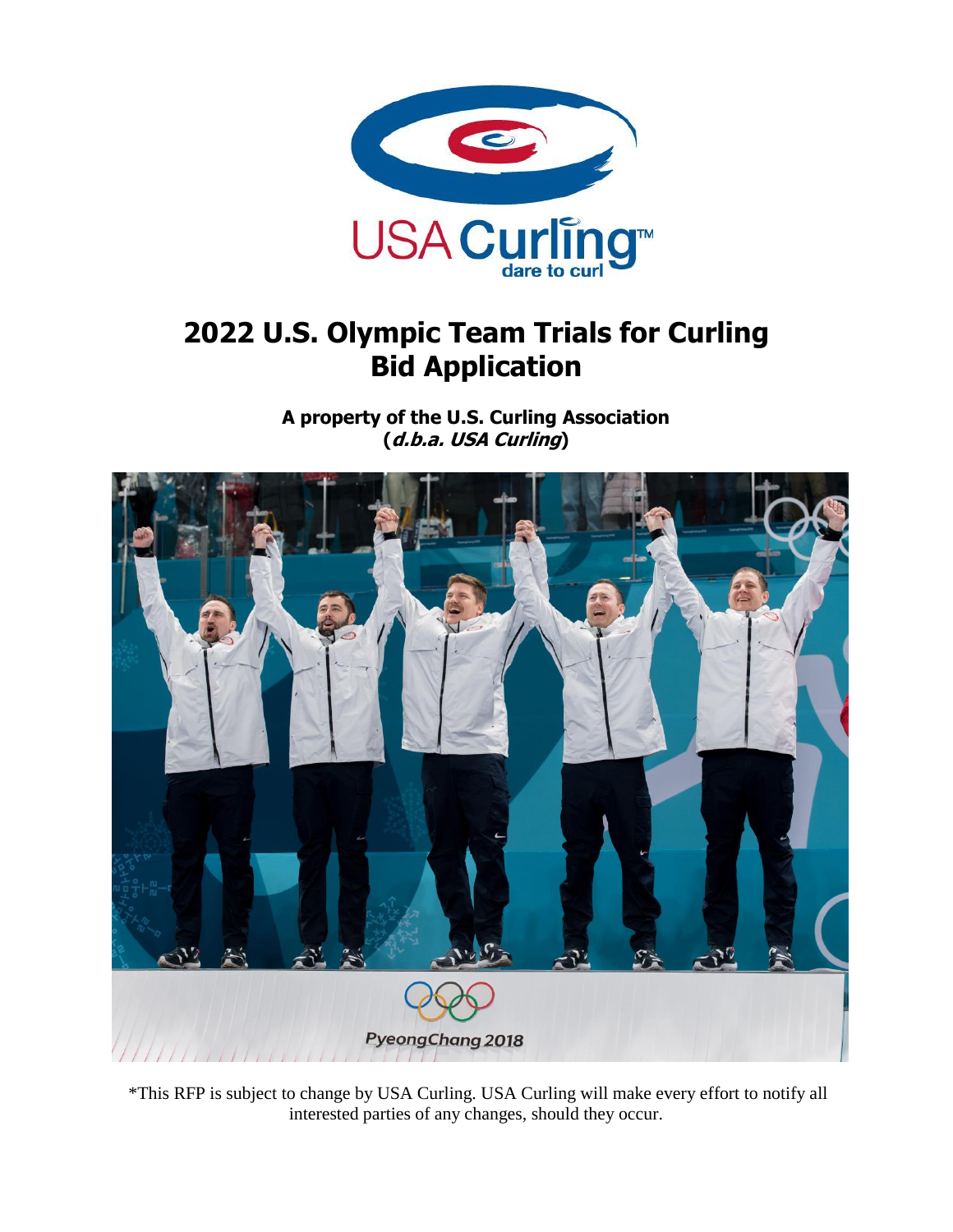# **2022 U.S. Olympic Team Trials for Curling**

Request for Proposal Bid Manual and Application

#### **INTRODUCTORY LETTER**

Dear U.S. Curling Association Championship Event Bidders,

On behalf of the U.S. Curling Association (USCA), we would like to extend our appreciation to you for your interest in bidding to host the men's and women's 2022 U.S. Olympic Team Trials for Curling. These Olympic Trials will determine the men's and women's teams that will be nominated to the U.S. Olympic Team to represent the USA at the 2022 Olympic Games in Beijing, China.

The objective of this Request for Proposal (RFP) is to provide general information about the event site selection process, present criteria required for bidding, and outline the division of operations and budget responsibility between the U.S. Curling Association and the Local Organizing Committee.

Those of you who have hosted USA Curling events previously may know that this RFP process began nearly a decade ago when we embarked upon a new direction to raise the profile and entertainment value of our marquee events. The first partnership resulting from this process with the Metro Denver Sports Commission—culminated with the staging of the 2009 USA Nationals/2010 U.S. Olympic Team Trials in February 2009 at the Broomfield Events Center. The Urban Plains Center in Fargo, N.D., successfully hosted the 2014 U.S. Olympic Team Trials for Curling and Baxter Arena in Omaha, NE played host to the 2018 Team Trials.

The USA Curling event partnership model seems to be a little different than what many bidders are used to with other events, different in a positive way. We also want you to know that we are open to ideas or arrangements that may not be outlined within this RFP. Likewise, if you are having difficulty meeting specific criteria in the RFP, we encourage you to discuss alternatives with us.

We look forward to receiving a bid from you and your community, and to working with the selected host to build upon the successes we've had with our recent event partners.

Sincerely,

Rick Patzke Chief Executive Officer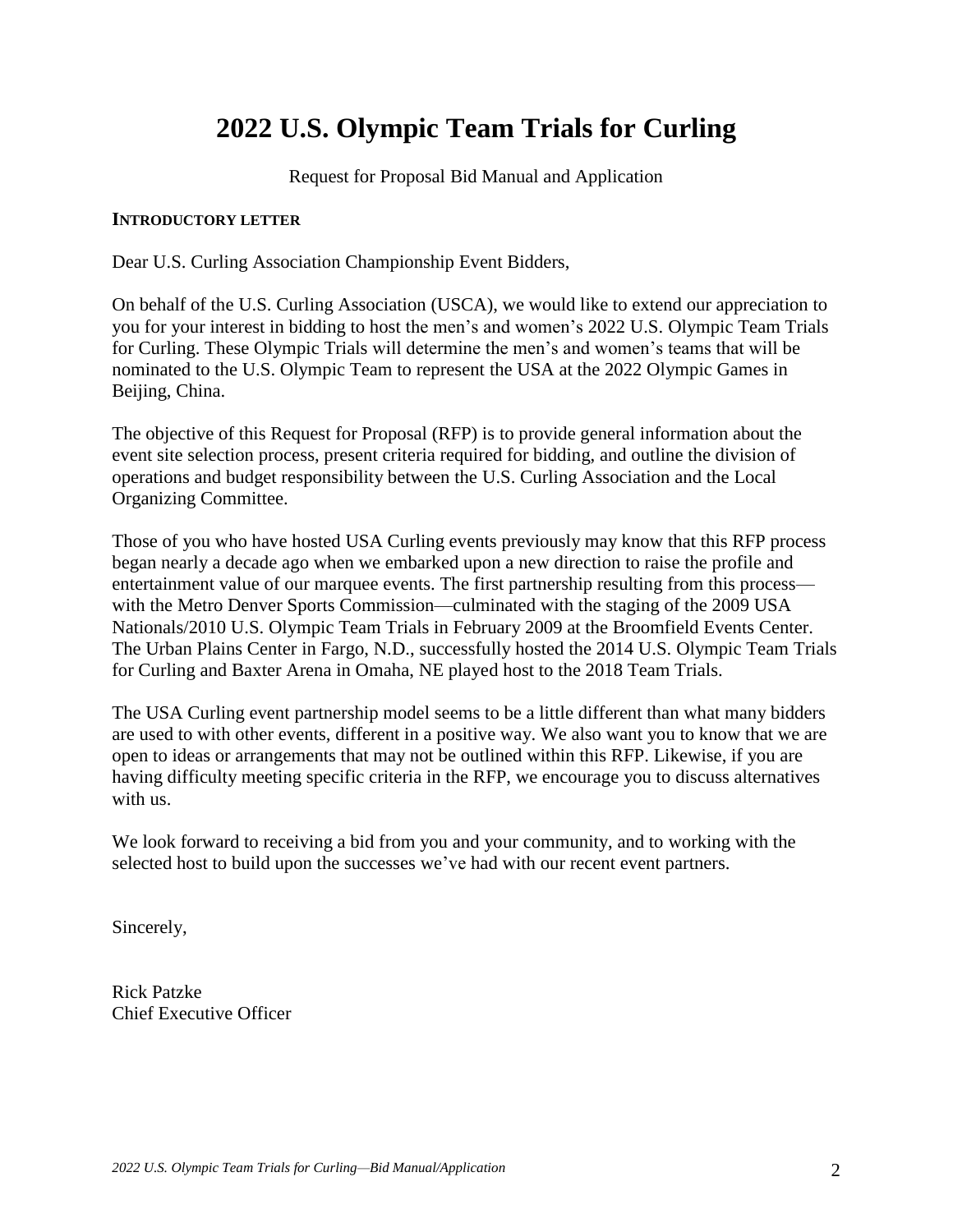## **Bid Manual 2022 U.S. Olympic Team Trials for Curling**

A joint property of the U.S. Curling Association and the U.S. Olympic Committee

## TABLE OF CONTENTS

- Section 1 Introduction and Overview (P4)
- Section  $2$  Fast Facts (P5)
- Section 3 RFP Procedures (P6)
- Section 4 Host City/Club Involvement (P7)
- Section 5 USCA Expectations of Local Organizing Committee/Host City (P8)
- Section 6 Venue Requirements (P8)
- Section 7 Housing/Hotel Requirements (P10)
- Section 8 Human Resources (P11)
- Section 9 Business Items (P11)
	- A. General requirements (P11)
	- B. Typical allocation of revenue sources (P12)
	- C. Logos and Marks (P13)
	- D. Sponsorships (P13)
	- E. USA Curling Official Sponsors (P13)
	- F. LOC Operations—Sample Budget (P14)
	- G. Sample Budget Line Items Descriptions (P15)

Section  $10 -$ Logistics (P16)

- A. Transportation (P16)
- B. Security (P16)
- C. Medical (P16)

Bid Application Instructions (P17-19)

- LOC: link to questionnaire and attachment checklist (P17-18)
- Venue: link to questionnaire and attachment checklist (P19)
- Association Acknowledgment (P20)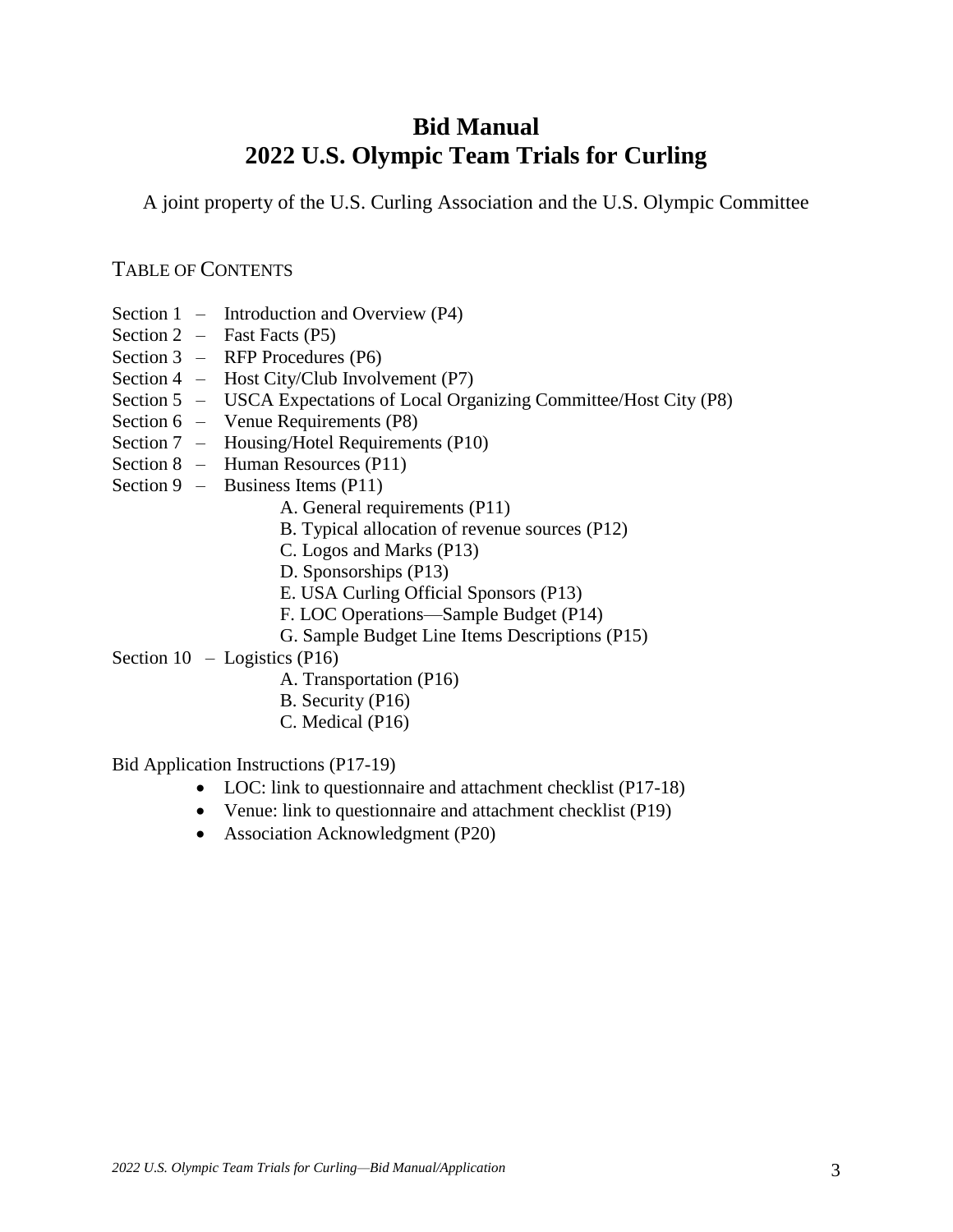#### **SECTION 1 – INTRODUCTION AND OVERVIEW**

The United States Curling Association, Inc. (USCA) is the National Governing Body (NGB) for the sport of curling in the United States. It is a not-for-profit, largely volunteer-driven organization with a small staff headquartered in Stevens Point, WI. The USCA is a member of the World Curling Federation and the U.S. Olympic Committee. Our mission statement is: "As the NGB for the sport of curling, the USCA strives to grow the sport and to win medals in world championships and Olympic and Paralympic Games."

Curling was welcomed as an official Olympic medal sport in 1992 and made its modern Games debut at the 1998 Olympics in Nagano, Japan. Since then curling has grown at the Olympics along with the television audience and interest in the United States and across the world. To further add to curling's increasing strength, the event of mixed doubles was added to the official Olympic medal program for the 2018 Games. The gold medal performance of the U.S. men's curling team in the 2018 Olympics provided a turbo boost to interest and participation around the country, and there are no signs that this will slow down anytime soon.

The greatest growth in the sport of curling worldwide in the past 10 years has taken place in the United States, where the sport is now established in 47 states. The USCA is expected to report over 25,000 individual members and 187 member curling clubs by the end of the current season. The USCA has seen membership increase by more than 100% since 2002, with nearly 80 new clubs formed in that period. Since 2011, 20 new dedicated curling facilities featuring over 90 sheets of curling ice have opened their doors across the country. The number of area-based curling clubs has jumped from ten in 2000 to 79 in 2018, a 690% increase! The growth is fueled by the exposure and success of the sport in the Olympic Winter Games, and consistent national television programming.

Tens of thousands of new fans of the sport have descended upon clubs throughout the country in the weeks following each of the last four Olympics, and this growth momentum has continued in the years between Olympic Games as well. During the past four Olympic Winter Games, curling was tabbed with cult status as viewers flocked to NBC's extensive television coverage. Curling was the only sport to see an increase in ratings from the 2002 to 2006 Games, and the 2010 and 2014 coverage on CNBC spawned a new frenzy of interest on Wall Street. Over 7.5 million people viewed the Men's Gold Medal game at the 2018 Olympics.

Curling is described as a sport of "fitness and finesse." Much like golf, it can be enjoyed by people of all ages and abilities, and disabilities. The USCA is also the National Governing Body for wheelchair curling, which was introduced as a Paralympic Winter Games sport in 2006.

The 2022 U.S. Olympic Team Trials for Curling is a property with significant opportunities for the organization and the host committee. We want to work together with our event partners to make this a "You gotta be there!" event in your city. We are seeking an enthusiastic host city/community partner who can help us make this a reality. We are eager to see how you can help us accomplish this important goal while at the same time bringing significant economic benefits to your community.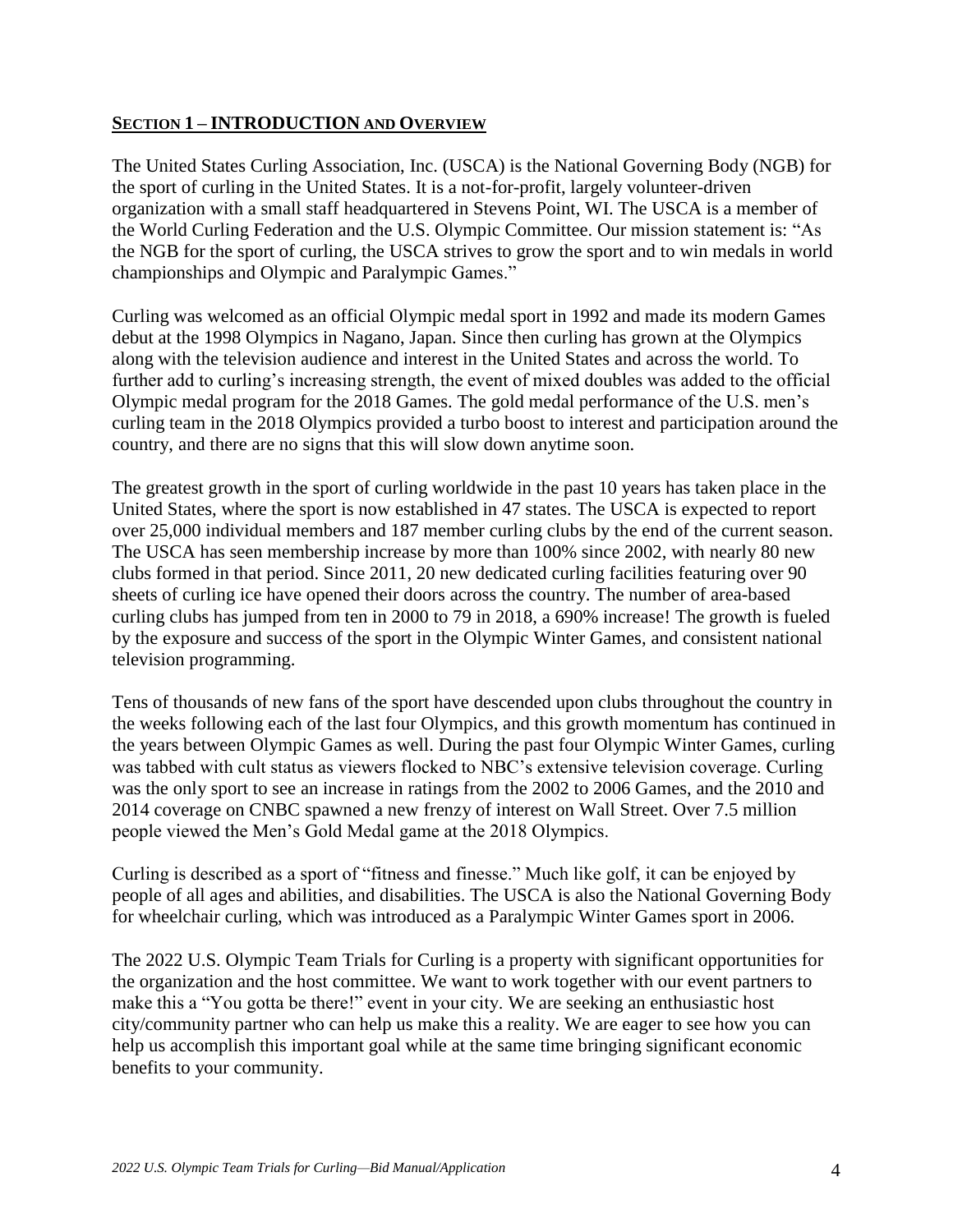## **SECTION 2 – FAST FACTS**

## **What:**

The 2022 U.S. Olympic Team Trials for Curling is the premier event for the final selection of the men's and women's teams to represent the United States in the 2022 Olympic Winter Games.

## **Dates:**

The men's and women's Trials will run concurrently, with the expected competition dates to be **November 13-20, 2021**. Ice preparation will need to begin 4 to 5 days in advance, depending upon the facility.

## **Participation:**

- Two to four men's and women's teams (4 to 8 teams total). This number could increase slightly based on the number of teams that meet the qualification standards.
- 10 coaches, plus 6-10 USA Curling national coaches and trainers
- 10-20 USA Curling staff and Board of Director representatives
- 10 icemakers (including 2 to 3 chief USA Curling technicians)
- 12 USA Curling competition officials
- 100-200 volunteers
- 50-75 Media (national, regional, local press, photographers and newscasters)
- 1,500 to 3,500 daily attendance (dependent upon arena, competition, fan engagement opportunities, entertainment, and host marketing efforts)

## **Television:**

The broadcast and digital rights for the 2022 U.S. Olympic Team Trials for Curling are held by the U.S. Olympic Committee (USOC) and NBC. We will work closely with the host committee to develop event TV and Internet programming.

## **Web site:**

USA Curling will build and operate an extensive website for promotion and coverage of the Trials. The digital sports content rights have been assigned to the USOC and NBC. However, USA Curling has negotiated secondary rights for live and tape-delayed web streaming from the Trials should the USOC not activate this right. In addition to the streaming opportunities, USA Curling will provide up-to-the-minute results, news releases following each draw (round) of competition, competitor interviews and photos, etc.

## **Projected:**

Economic impact information from previous U.S. Olympic Team Trials for Curling will be shared with those requesting it.

## **Support:**

USCA pays over \$60,000 in travel, housing, technical and equipment costs to support these Trials. USCA promotes the event through local, regional and national media outlets (print, Internet), and provides staff consultation and resources for media and marketing operations.

**Rights fee/Revenue sharing:**The USCA is interesting in building a financial model that will make this a winning proposition for your organization as well as ours. Let's talk.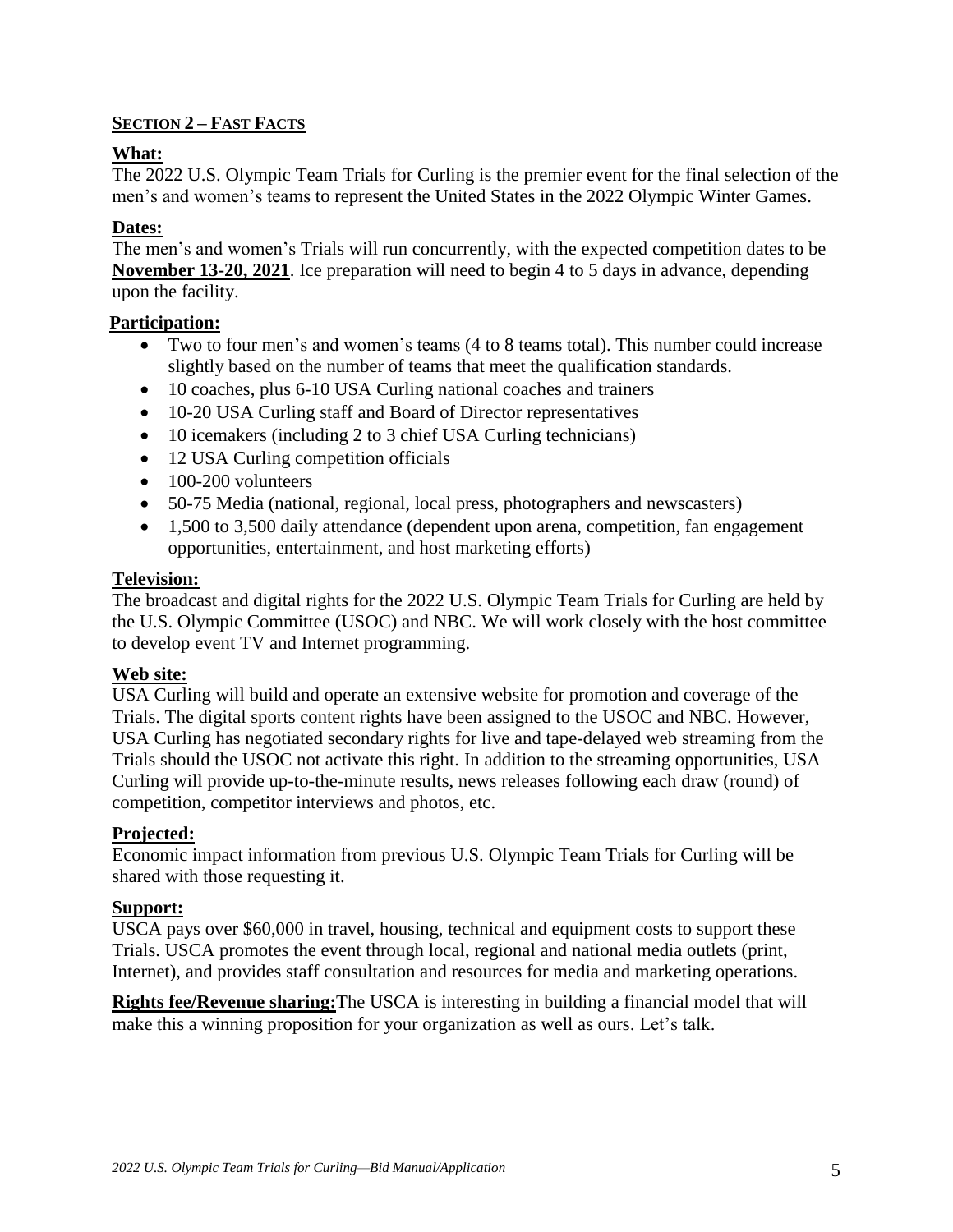#### **SECTION 3 – RFP INSTRUCTIONS**

It is important that all prospective bidders review these instructions closely and comply with each specific request. USA Curling will not review submitted proposals that are incomplete and not presented thoroughly. (Note: Please label all response attachments and sections with an appropriate topic heading and numbering scheme closely matching the RFP.)

Following is an explanation of the RFP instructions, processes, and USA Curling's expectations of the bidding entity:

- A. USA Curling has created online questionnaires tailored to each of the areas of partnership: LOC, Venue and Hotel. Please complete each of the questionnaires by following the links provided in Bid Application Instructions beginning on page 17.
- B. Bidder is encouraged to submit a Letter of Intent to Bid to the USA Curling National Office by Friday, May 24, 2019. In addition to submitting a complete proposal, bidders are required to complete the online questionnaires. One complete hard or one digital copy (preferred) of the Bid Application, including any attachments or supplementary information, must arrive at the USA Curling National Office no later than June 15, 2019. If you plan on bidding but cannot meet the bid submission deadline for a valid reason, you still must submit a Letter of Intent the date listed above.

Please send bid applications to: Tom Violette Operations Associate USA Curling 5525 Clem's Way Stevens Point, WI 54482 715-344-1199, ext. 210 tom.violette@usacurl.org

If submitting RFPs in hard copy, an electronic copy is also appreciated. A table of contents should be included in the bid application, and other illustrative items (photos, maps, charts, videos, etc.) are welcome.

- C. All RFPs must be accompanied by:
	- a. The signed "Statement of Agreement" found in this RFP packet.
- D. Once the Bid Proposal deadline occurs, a USA Curling review committee will review all proposals received. Site visits may be scheduled as necessary.

It is USA Curling's intent to make a final site selection decision and award the bids by July 31, 2019. However, we may require a reasonable extension as necessary to allow our review committee to select the best possible host sites for the 2022 U.S. Olympic Team Trials for Curling, and if necessary, we may re-open the bidding.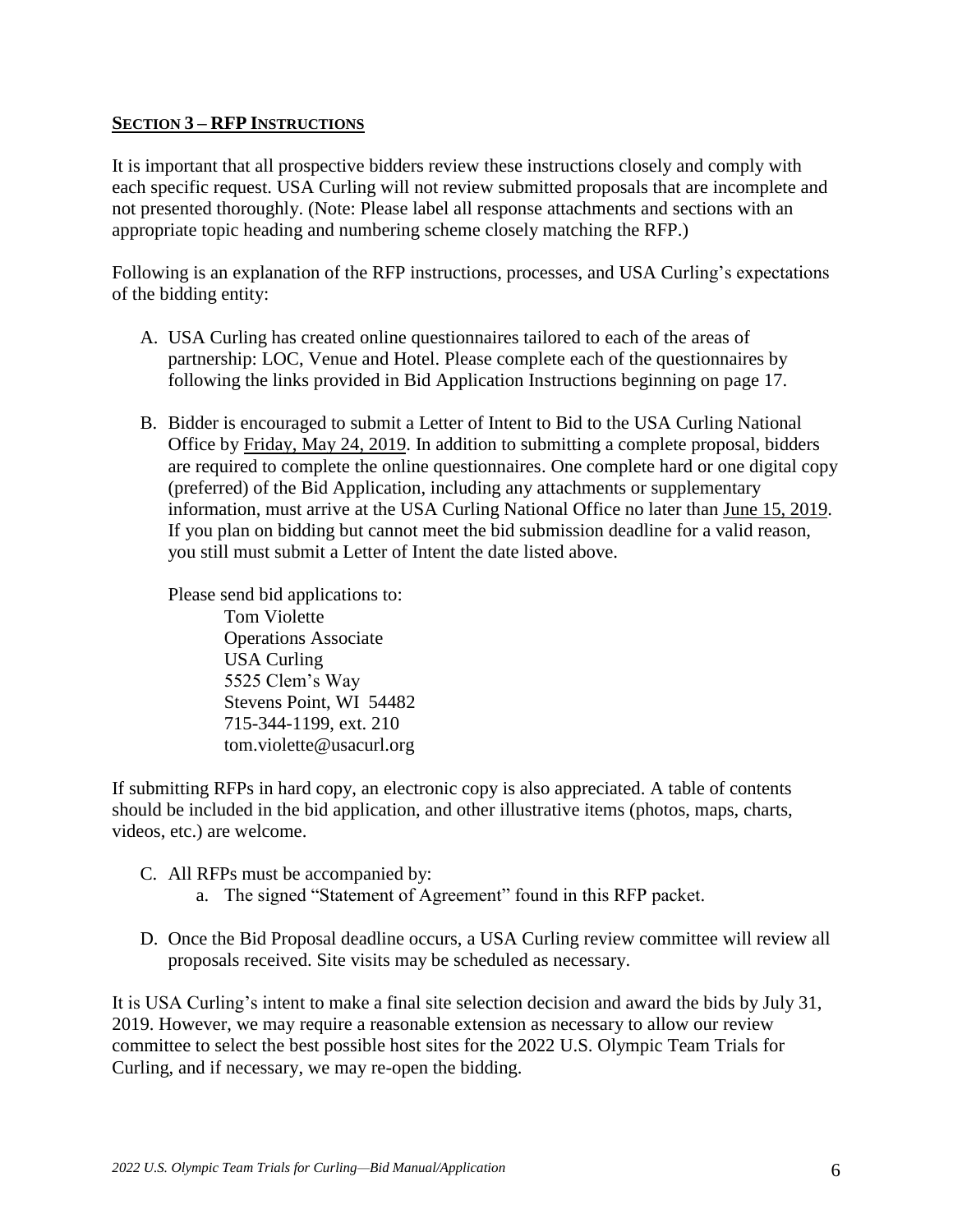#### **Bid Submittal Schedule**

| Letter of intent | <b>Bid proposal</b> | <b>Final decision</b> |
|------------------|---------------------|-----------------------|
| May 24, 2019     | June 15, 2019       | July 31,2019          |

*\*Final decision date subject to reasonable extension based upon site visit scheduling, etc.*

#### **SECTION 4 – HOST CITY/CLUB INVOLVEMENT**

#### **The Local Organizing Committee (LOC)**

The Local Organizing Committee (LOC) is the catalyst for executing all local/regional event fundraising activities, building media relations, and the development of public awareness campaigns. The goal of this committee is to have representation from key local entities, i.e., Convention and Visitor's Bureau, Sports Commission/Council, Chamber of Commerce, Mayor's Office, Media (print, radio, TV), USA Curling local curling clubs and/or associations, etc.

The chair of the LOC should be dynamic and possess strong business, civic and media contacts within the city. This individual provides immediate credibility to the Committee's fundraising efforts when presenting local sponsorship opportunities for the 2022 Olympic Team Trials for Curling.

The responsibilities of the LOC are both comprehensive and extensive. They must be able to provide and/or procure a variety of products and services, which may include:

- $\bullet$  Volunteers to assist the USA Curling ice technicians with ice preparation for practice, training and the competition
- Volunteers to assist with venue setup and teardown
- $\triangle$  Assist with the recruitment of volunteer officials
- $\triangle$  Competition standings boards (W/L records), for venue and host hotel (may be electronic)
- Tickets to any planned social events for athletes, coaches, the USCA President and guest, USCA sponsors, and up to six (6) USCA staff
- Admission tickets/credentials for the USCA President and guest, and sponsors
- A player/coach lounge stocked with light refreshments
- $\div$  Security personnel
- $\triangleleft$  Collection and removal of garbage
- $\triangle$  Ice and bottled water for the competing athletes
- $\triangle$  Drug testing facilities, with volunteer escorts
- Office space, supplies and equipment
- $\triangle$  High-speed Internet connections for staff, officials and media
- Full-color printing of at least 250 copies of the "Daily Pebble," a fan publication produced by USA Curling staff
- 10MB Internet solely devoted to web stream needs
- $\triangleleft$  Credentials (developed in consultation with the USCA)
- $\div$  20 complimentary copies of any commemorative programs
- $\div$  \$2 million in general liability insurance
- Athlete/coach hospitality room at the Athlete/Coach hotel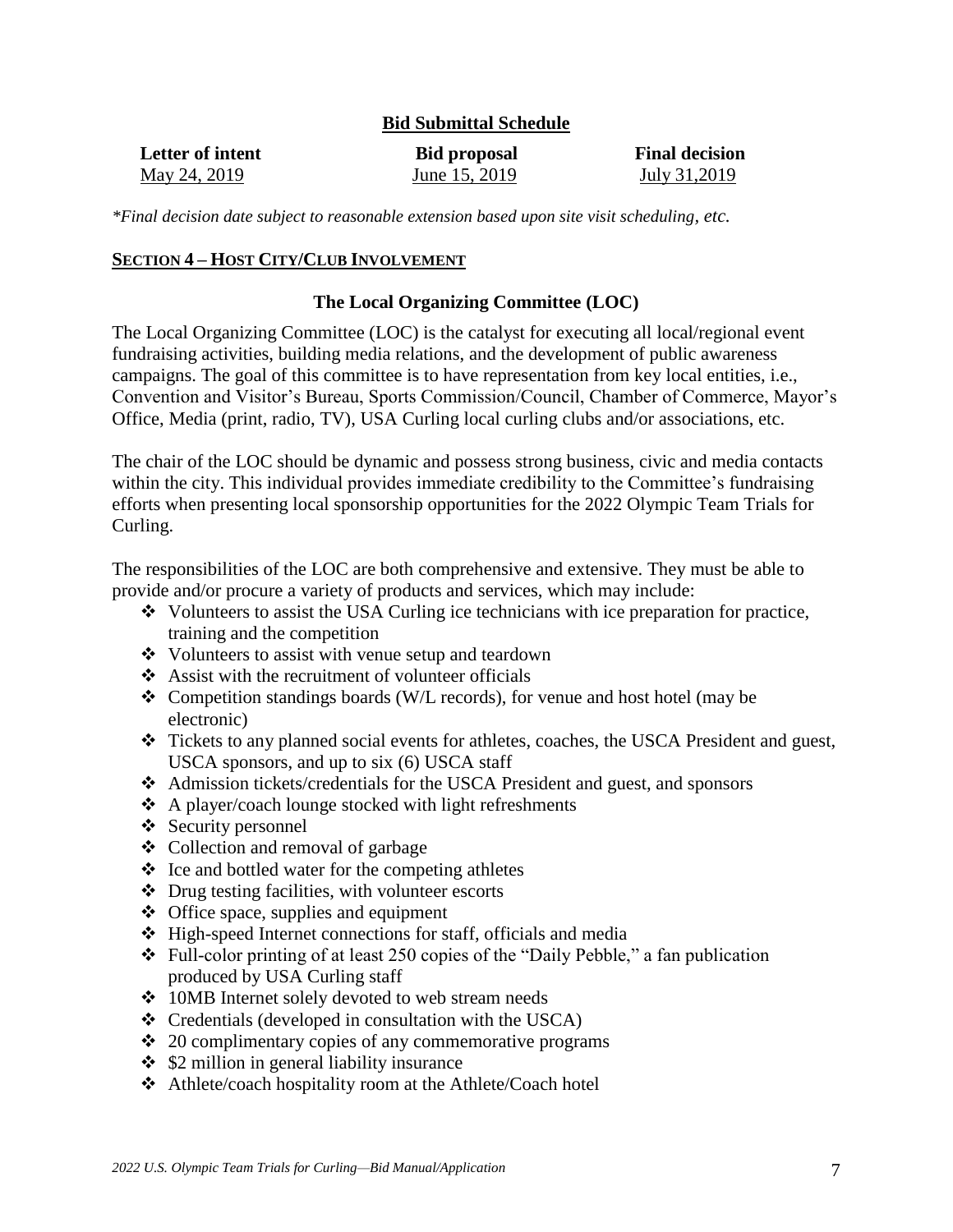## **Event Management Committee**

Part of the LOC will include a very active Event Management Committee charged with organizing and operating the competition aspects of the 2022 U.S. Olympic Team Trials for Curling. This is a select group of individuals who have extensive knowledge and experience in organizing elite curling competitions. These people will work closely with USA Curling National Office staff on the planning and execution of the event.

## **SECTION 5** – **USCA EXPECTATIONS OF LOC/HOST CITY**

## **The primary goals of the LOC are:**

- $\triangle$  Promote public awareness for the event within the business and civic community
- Raise funds to support the staging of the 2022 U.S. Olympic Team Trials for Curling
- Work in conjunction with the USA Curling Marketing Group to secure local event sponsors, develop tailored packages, and sell tickets
- Develop community outreach programs aimed at schools and service organizations, working in conjunction with the local USA Curling club(s)
- Create initiatives that provide the city with a sense of "ownership" and a platform for building a legacy association with the 2022 U.S. Olympic Team Trials for Curling
- \* To be most successful, focus on "engagement" opportunities to attract fans locally and nationally

#### **SECTION 6** – **VENUE REQUIREMENTS**

#### **Venue consideration**

A "clean" venue is required for the 2022 U.S. Olympic Team Trials for Curling, and only those sponsors approved by the U.S. Olympic Committee and NBC will be allowed visibility within the competition area. **PLEASE REVIEW THE ATTACHED 2020 U.S. OLYMPIC TRIALS INFORMATION BOOKLET** for more information about sponsorship, branding, and promotional opportunities, exclusions, etc. Note that this is for the 2020 Games (we are awaiting the USOC's updated version for the 2022), and that there will likely be changes, but the bulk of the rules and guidelines are expected to apply.

## **Technical specifications**

The 2022 U.S. Olympic Team Trials for Curling is an elite event. Accordingly, the facility, equipment and standards used should conform to optimal standards. USA Curling requires submission of detailed drawings to scale for the arena and any related facilities. The drawings should include a diagram of the proposed competition area for five sheets (lanes) of curling ice. An organization wishing to bid to host this event that is unfamiliar with the technical specifications for the curling field of play should contact USA Curling for a current handbook. The ideal venue will be a small to mid-sized, modern arena with seating for 2,500 to 6,000 people. In general, an NHL or Olympic sized hockey rink can easily accommodate five sheets (lanes) of curling ice, which is the necessary layout for the Trials.

## **Summary of requested technical specifications**

- Name(s) and street address of facilities
- **Maps and drawings of facilities**
- Size (length and width) of arena ice area
- Seating capacity, both permanent and additional temporary capacity
- Composition of the floor surface beneath the ice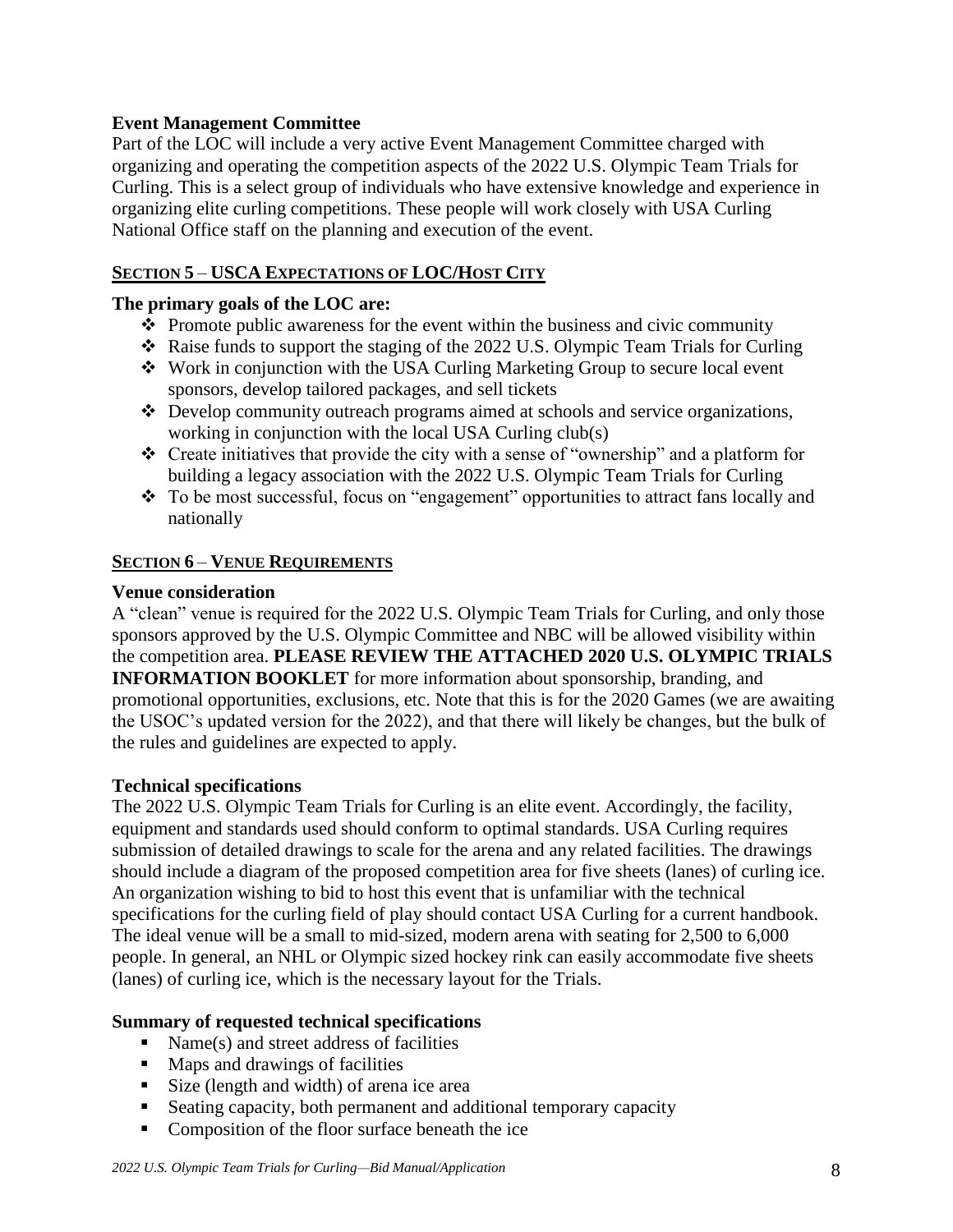- $\blacksquare$  Ice plant specifications and approximate age of the plant\*
- $\blacksquare$  Heating system specifications (Arena must have heat)
- Power service specifications in venue
- Dehumidification system specifications (Arena must be able to keep humidity at or below 30%)
- Water system specifications (in ice making access areas)
- Height from the ice surface to the lowest overhanging object
- Ceiling structure and specifications as it would apply to the temporary fixture of lighting and cameras for broadcast purposes (Is the ceiling height the same all the way across the ice surface?)
- **Location of any windows, skylights, etc. in the arena that can be viewed from the ice** surface, and a description of how they might be blacked out if necessary
- Light intensity in arena (rated in foot-candles or lux)
- **Location and dimensions of potential officials' room**
- **Location, dimensions and descriptions of athlete changing rooms**

\*The venue/LOC must guarantee that all HVAC/dehumidification and other equipment in the competition venue is operating as it is designed and will perform continually throughout the curling competition – including during the preparation phase. The venue/LOC must also guarantee that any such equipment that fails will be repaired promptly (response time within two hours of failure), including during what might be considered outside normal venue operating hours, in order to ensure that the competition is not abnormally delayed or adversely affected.

USA Curling Ice Technicians must have 24-hour access to the building, and have the ability to control the ice surface temperature, building temperature and building humidity within the ice facility being used for the USA Curling competition 24 hours a day for the entire competition, including during the ice preparation phase. As noted above, dehumidification equipment must allow for the venue's humidity levels to be maintained at or below 30%.

If the venue HVAC/dehumidification and/or other equipment can only be operated/controlled by venue employees, then the venue/LOC must have a staff person present or on quick-response call 24 hours a day to make adjustments as required by the USA Curling Ice Technicians to ensure optimal conditions for preparing and maintaining world-class curling ice.

If the proposed host facility has rink board glass (normal glass/plexiglass above rink boards) some sections may need to be removed in order to enhance spectator viewing for curling. This would be at the expense of the venue/LOC.

#### **Other technical considerations**

- Are there designated areas for TV satellite trucks to broadcast from the venue? Are there access points for cabling from a TV production truck into the venue?
- Does the facility have access to a curling ice scraper (considerably different from a typical skating arena scraper) used for the preparation and maintenance of championship curling ice? If so, please list scraper specifications (i.e., brand, age, corded or cordless)

#### **Exposition Area/Fan Zone and VIP Experiences**

USA Curling may set up and operate, or sublicense the right to set up and operate, an Exposition Area/Fan Zone with vendors/sponsors in conjunction with the 2022 U.S. Olympic Team Trials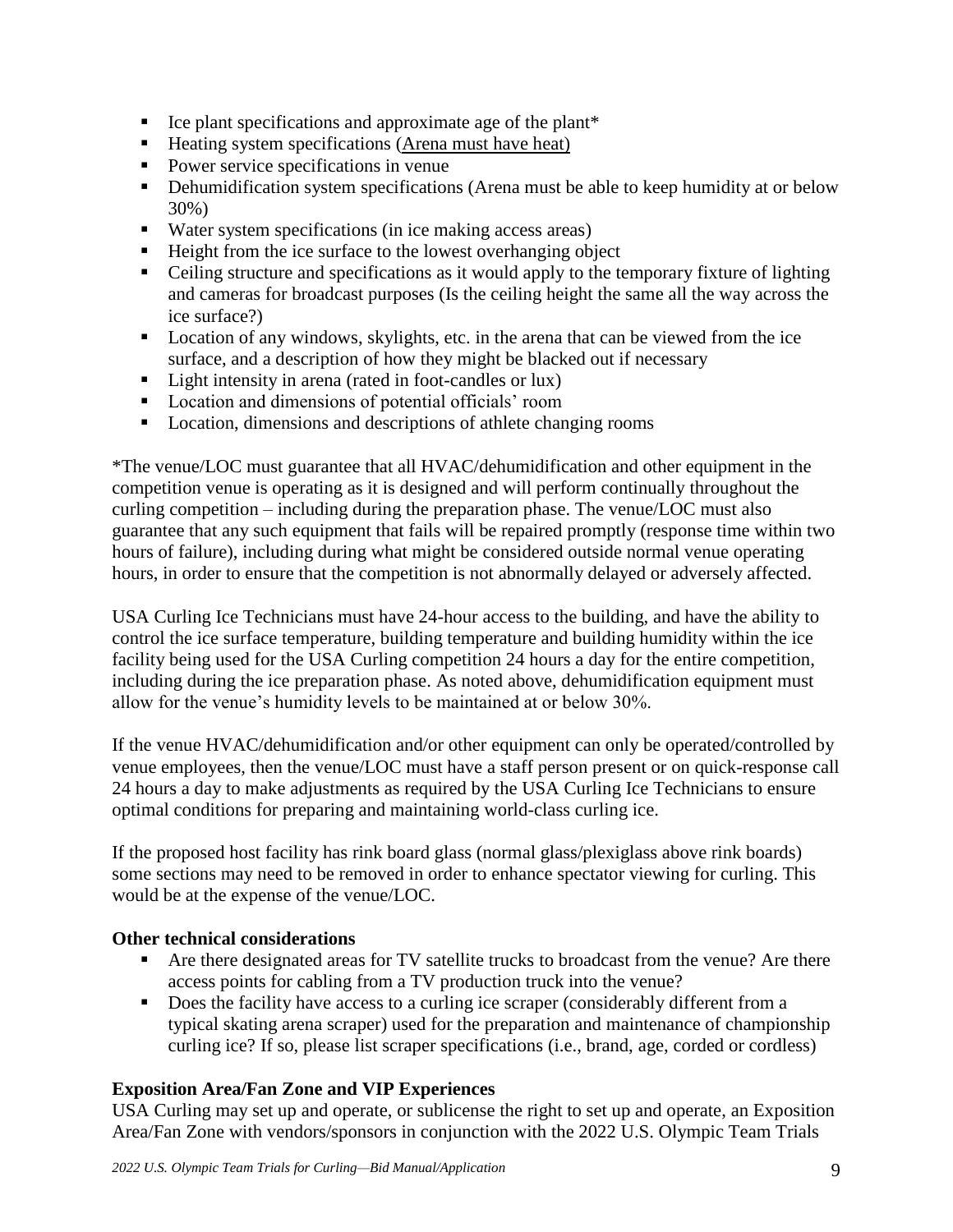for Curling. Ideally, this would be convention space adjacent to or nearby the arena. If USA Curling agrees to sublicense this right, the LOC may host an Exposition Area/Fan Zone and charge local partners and suppliers for the right to display their goods and services. However, the LOC must agree that USA Curling national sponsors and suppliers will be given the first right and opportunity to obtain prime locations in said exposition area.

However, the LOC must agree with and abide by the Exposition/Fan Zone requirements and restrictions as specified in the U.S. Olympic Trials Information Booklet, including any updates that may be provided to the 2020 version of this booklet.

USA Curling may also organize and run certain VIP and/or fundraising events in conjunction with the event, which may or may not be associated with the Trials.

## **SECTION 7 – HOUSING/HOTEL REQUIREMENTS**

The LOC will be responsible, in consultation with USA Curling, for arrangements with area hotels for the necessary number of rooms to accommodate the athletes and coaches, ice crew, officials, technical delegates, VIPs and USA Curling staff. Adequate housing must also be available for press, administrators, families, fans and volunteers. It is expected that there will be a reduced rate package at all contracted hotels during the event time period.

NOTE: As this is not a "stay-to-play" event, USA Curling cannot require all competitors, coaches, fans, etc., to stay at a certain property. However, we do intend to house those people we are paying accommodations for to stay at the identified headquarters hotel (approximately 200 total room nights). The best thing we can recommend is that the incentives for staying at the headquarters hotel be appealing enough to attract as many of the attendees as possible.

It is difficult to estimate or determine an accurate count of "heads in beds" for all of the different attendees as outlined previously, however a conservative estimate would be 750-1,000 room nights not counting families and out-of-town spectators. It is important to consider that the vast majority will cover their own costs, and therefore choose their accommodations based primarily on the lowest possible rates and proximity to the venue. That includes the majority of competing athletes and coaches. There has been a recent trend of a significant portion of the competing teams preferring to use home stays such as Airbnb, VRBO, etc., or hotels that offer suites that can accommodate four people. The LOC and USA Curling will work closely together to identify the best possible properties to partner with in an attempt to accommodate all attendees and maximize pickups for preferred properties.

The overall demand for accommodations should be done in as few partner hotels as possible. The Questionnaire will address the primary Headquarters Hotel for staff and athletes and other block hotels. It is important you address all of the questions as completely as possible. Please provide evidence of firm, but not binding, advance commitments or confirmation of availability and pricing. Please note that LOCs may contract with hotels to generate rebates and commissions for overflow properties, but the headquarters and athlete/coach hotel(s) shall not include any commissions, rebates, surcharges, or other so-called "up charges" unless agreed upon by the USCA.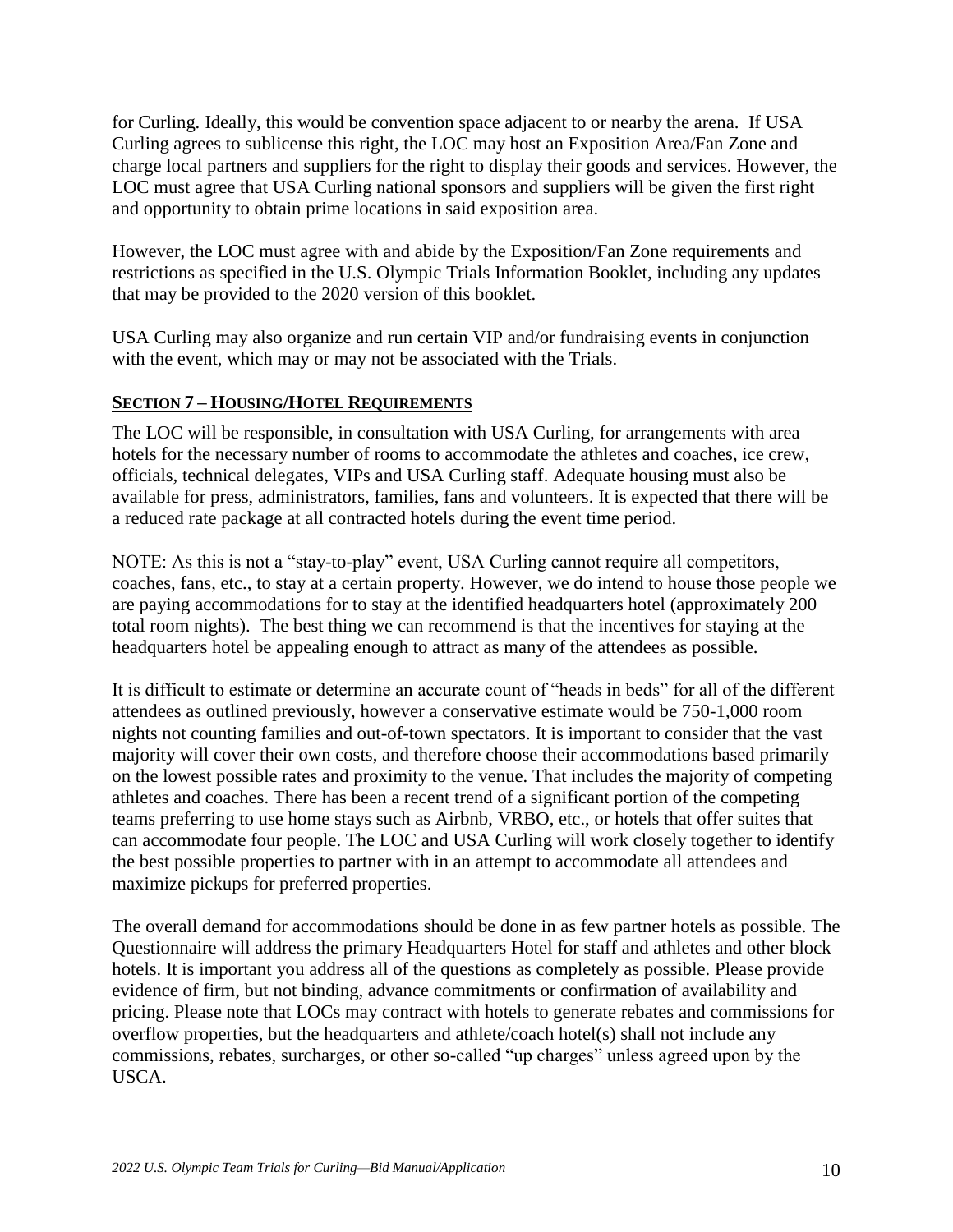In addition, there should be restaurants which are easily reached from the competition venue and the primary hotels (for competitors and staff). An important consideration is to identify restaurants close to the competition venue and partner hotels that are open later in the evening so that those competing in/working at the late draws (often ending at 11 p.m.) will have a place to go following their games, if desired.

## **SECTION 8 – HUMAN RESOURCES**

Following are brief job descriptions of some of the key LOC positions:

**Event Liaison with USCA** – The primary contact person once the contracts are signed. This may or may not be the Chair of the LOC. The USCA will also appoint its own liaison. **Event Chair** – The primary detail person and facilitator. A general supervisor for all other committees.

**Competition Manager** – Primary point person for all details not covered elsewhere in the organization for the competition venue and support services for the championships. This includes coordination of the officiating, ice preparation and drug testing.

**Coordinator, Logistics** – Primary point person for the coordination of housing, transportation, security and other support services.

**Coordinator, Volunteers and Recognition** – Primary person for the identification and assignment of volunteers during the competition.

**Chair, Publicity and Public Relations** – This should be a person knowledgeable in media relations, who knows the principal contacts to maximize local and regional publicity, working closely with the USA Curling Director of Communications. This person will also be responsible for onsite preparation of media packets in coordination with the USA Curling Director of Communications.

**Coordinator, Special Events** – This person will primarily be responsible for coordinating the opening and closing ceremonies, and other special events such as concerts and parties in and around the championships.

**Coordinator, Sponsors/Contracts** – This should be a person knowledgeable in marketing and promotions who must work closely with USA Curling's marketing department in order to avoid conflicts with USA Curling sponsors (and potentially U.S. Olympic Committee sponsors). **Coordinator, Exposition** – Should an Exposition Area/Fan Zone be established, this would be the primary point person overseeing the setup and operations of this area.

## **SECTION 9 – BUSINESS ITEMS**

## **A. GENERAL REQUIREMENTS**

The successful bidder will be required to execute and be subject to the obligations contained in the Bid Application and the formal USA Curling Olympic Team Trials contract, including payment of any rights fee as negotiated.

The bidder must demonstrate its financial responsibility to pay all of the expenses of the championships, including any venue-specific costs. When requested, the LOC must show evidence of financial fitness, and must furnish USA Curling with periodic financial statements from the date of award of the championships through the competition. The successful bidder shall permit USA Curling to inspect and audit its financial records upon five (5) days' notice. Within 60 days of the conclusion of the Trials, the LOC must provide USA Curling with a complete and accurate statement of revenues and expenditures for the championships. USA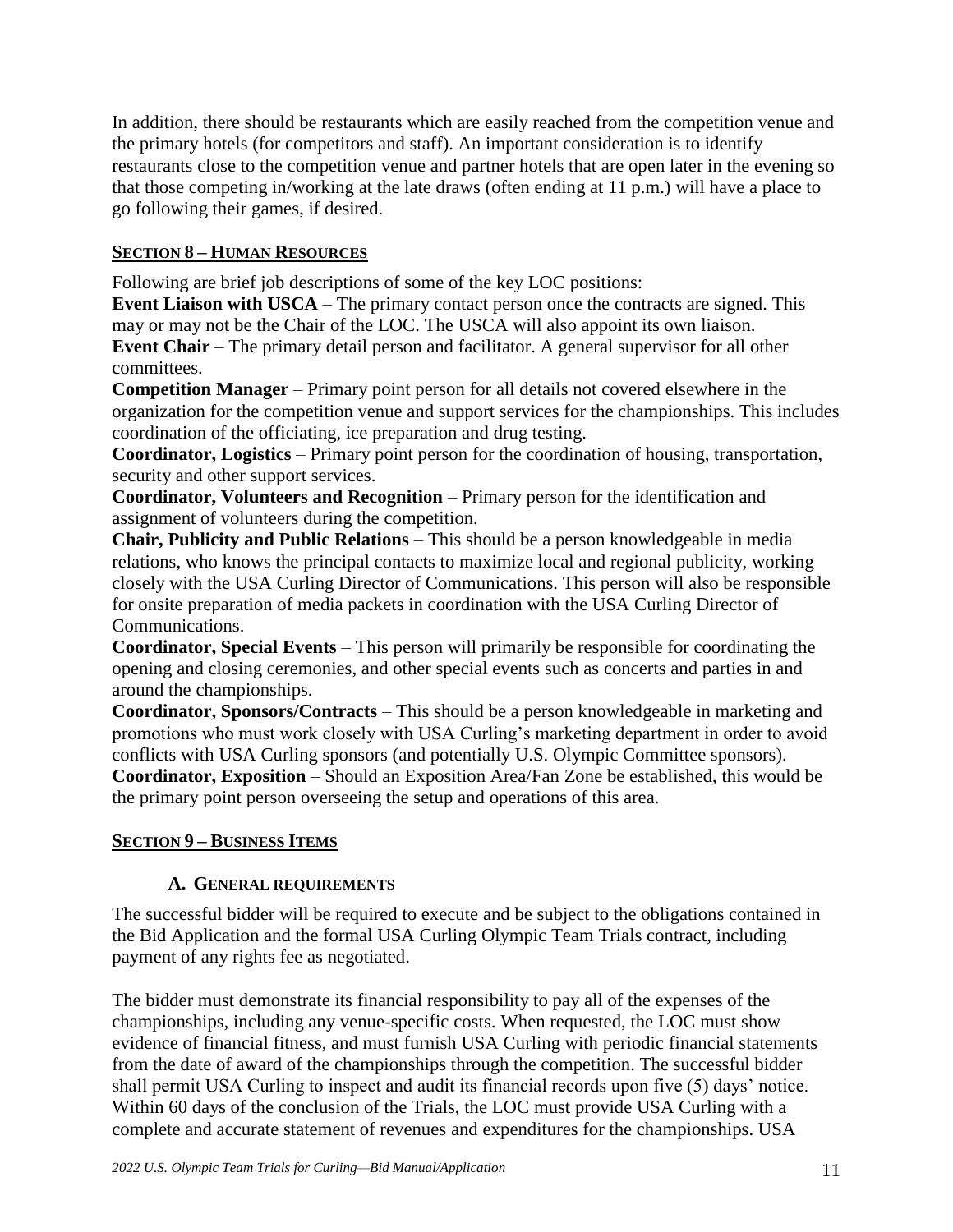Curling reserves the right to appoint, at its discretion, a representative to any sections of the accounts and records related to the Trials.

LOC will be required to promote and advertise the championships in a first-class manner employing all customary means (print, radio, television, Internet, etc.). All proposed advertising copy, designs, photos, drawings and logos must be approved in advance by USA Curling and the U.S. Olympic Committee prior to publication (see U.S. Olympic Trials Information Booklet). LOC shall give USA Curling sponsors the first right and opportunity to provide and be associated with and/or included in all Trials advertising efforts. USA Curling requires a minimum of five (5) business days to review and approve all marketing, advertising and promotional materials. All existing or planning promotional, advertising and ticket sales plans or programs must be detailed.

A \$2 million general liability, directors' and officers', automotive liability, workers' compensation and other insurance policy will be required, with limits and policy details to be determined. Bidders should outline proposed insurance and risk management plans for the Trials.

A proposed budget must be submitted with the Proposal (see budget expense lines guide in 9.G). Media and licensing rights and revenue opportunities are addressed in detail in the U.S. Olympic Trials Information Booklet.

In general, USA Curling will grant rights to ticket sales, in-venue food and beverage concessions, and certain local partnerships ("local revenues") to the LOC, but the most appealing bids will have a shared revenue approach. LOC should propose a complete local revenue plan as part of its bid. This plan must include a comprehensive ticket and event marketing plan and promotions program. Advice may be provided by USA Curling and the USOC as it relates to marketing and promotions packages upon request.

USA Curling will be responsible for the incremental direct costs of fulfilling its sponsorship obligations. However, the LOC must cooperate with all contractual requirements. For example, USA Curling sponsors may receive logo placement on event publications and other collaterals; thus, the LOC is obligated to include those logos at no charge to the sponsors or USA Curling.

#### **B. TYPICAL ALLOCATION OF REVENUE SOURCES**

The following is a sample allocation of revenue sources, but certain revenue sources may be shared or assigned to the local organizers based upon negotiation of a mutually acceptable financial model.

| <b>USA Curling/USOC rights</b>           | <b>Bidder rights</b>                             |
|------------------------------------------|--------------------------------------------------|
| National/USOC sponsors*                  | Tickets/gate receipts (1)                        |
| National marketing and promotions        | Local sponsor/promotional partners               |
| <b>USA Curling hospitality locations</b> | Local sponsor hospitality locations              |
| National publication rights              | Contributions, grants, VIK, and other supporters |
| Television and Internet broadcast rights | Event publications and souvenirs                 |
| Radio broadcast rights                   | Food and beverage concessions                    |
| Merchandising and licensing rights**     | Event expo                                       |
| Venue signage (for national sponsors)    | Venue signage (for local sponsors)               |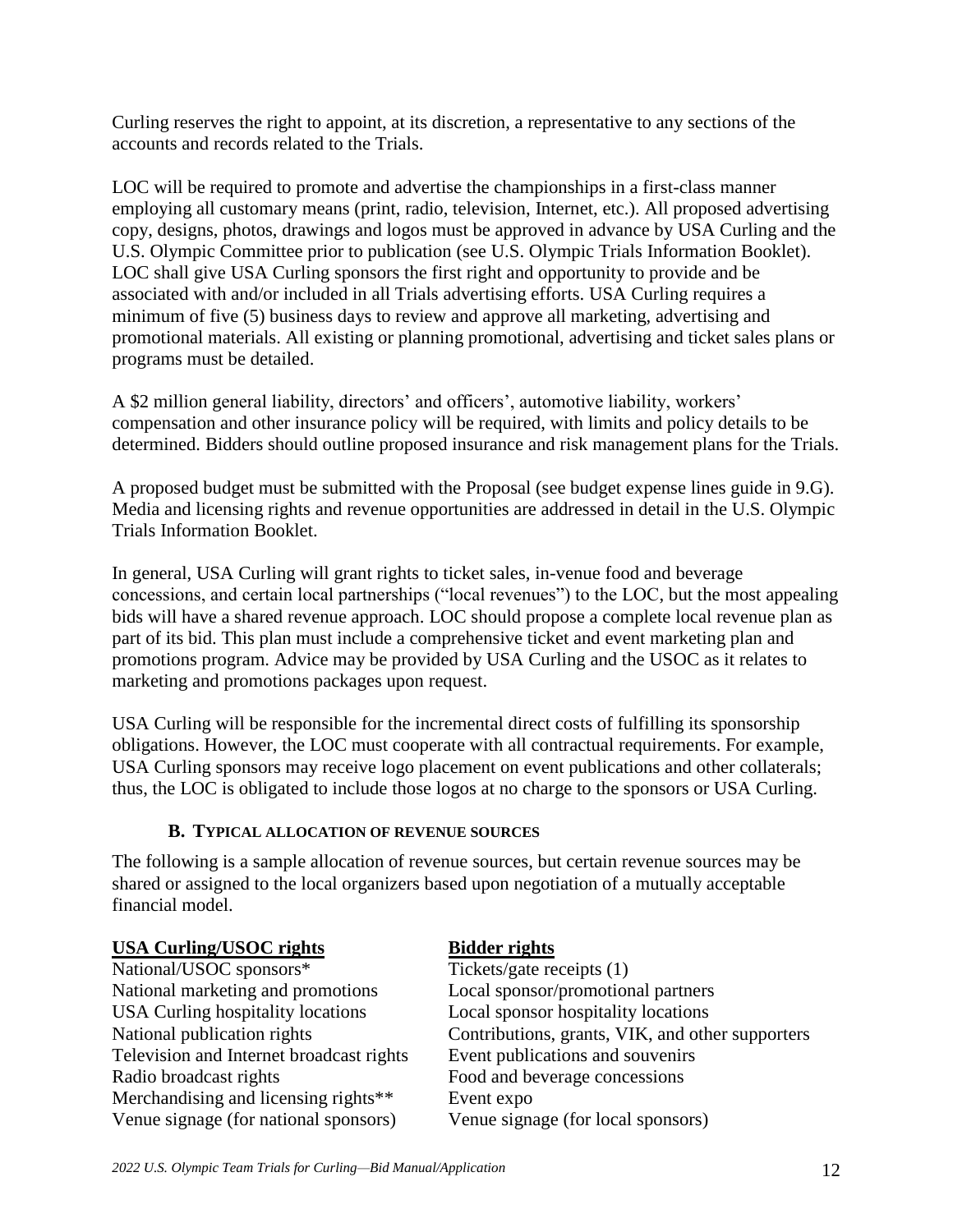| Field of play signage <sup>**</sup>         | Spectator parking                    |
|---------------------------------------------|--------------------------------------|
| *negotiable to share event-specific revenue | Other on-site services               |
| beyond existing sponsor benefits            | Hotel rebates                        |
| **negotiable to share                       | Banquet ticket sales (if applicable) |

(1) Subject to providing USA Curling, at no cost, with adequate tickets and program ad pages to fulfill contractual and other obligations.

## **C. LOGOS AND MARKS**

USA Curling and the USOC must approve all logos and marks to be associated with the Trials, and pre-approve a plan for advertising and promotional uses of these logos, marks, and the USA Curling logo and marks. USA Curling may use the Olympic Team Trials logo and marks to identify the Trials, in staging the Trials, and in connection with its own advertising and promotion of the Trials. The LOC may not transfer any rights to use USA Curling logos or marks to any other individual or entity without USA Curling's written consent.

## **D. SPONSORSHIPS**

"Sponsorship" includes any sponsor, supplier, or similar relationship that provides marketing benefits to third parties in connection with the Trials. Please see the U.S. Olympic Trials Information Booklet for more information about sponsorship rights and opportunities. The U.S. Olympic Committee and NBC own the broadcast and digital media rights to the Trials. The relationships between the USOC and NBC and their sponsors, licensees and broadcasters may impact the types of sponsorship opportunities available in connection with the Trials.

#### **BASIC PARAMETERS**

USA Curling may sell Trials sponsorships, and may sublicense an LOC to sell certain Trials related sponsorships. Revenues from the sales of certain Trials-related sponsorships will be retained by USA Curling/LOC based upon a sharing agreement to be negotiated during the bidding process. Only the U.S. Olympic Committee may sell presenting sponsorships. No title sponsors of U.S. Olympic Team Trials are available.

The following are the existing Official/National sponsors of USA Curling. The USCA is regularly adding to this list and all sponsors/suppliers of the USCA automatically become associated with the U.S. Olympic Team Trials for Curling no matter when they are added.

#### **E. USA CURLING SPONSORS**

| AtomOS                         | Information technology                         |
|--------------------------------|------------------------------------------------|
| Toyota                         | Mobility                                       |
| RAM Restaurant & Brewpub       | Non-exclusive in restaurant/beer category      |
| CryoMAX/Life Wear Technologies | Cold packs, personal therapeutic devices       |
| Jet Ice                        | In-ice logos, paint, and water purification    |
| <b>Brakebush</b>               | Chicken processing production                  |
| <b>Sitrin</b>                  | Health and rehabilitation services             |
| Thorne                         | Nutritional supplements                        |
| Twin Cities Orthopedic         | Orthopedics, sports medicine, physical therapy |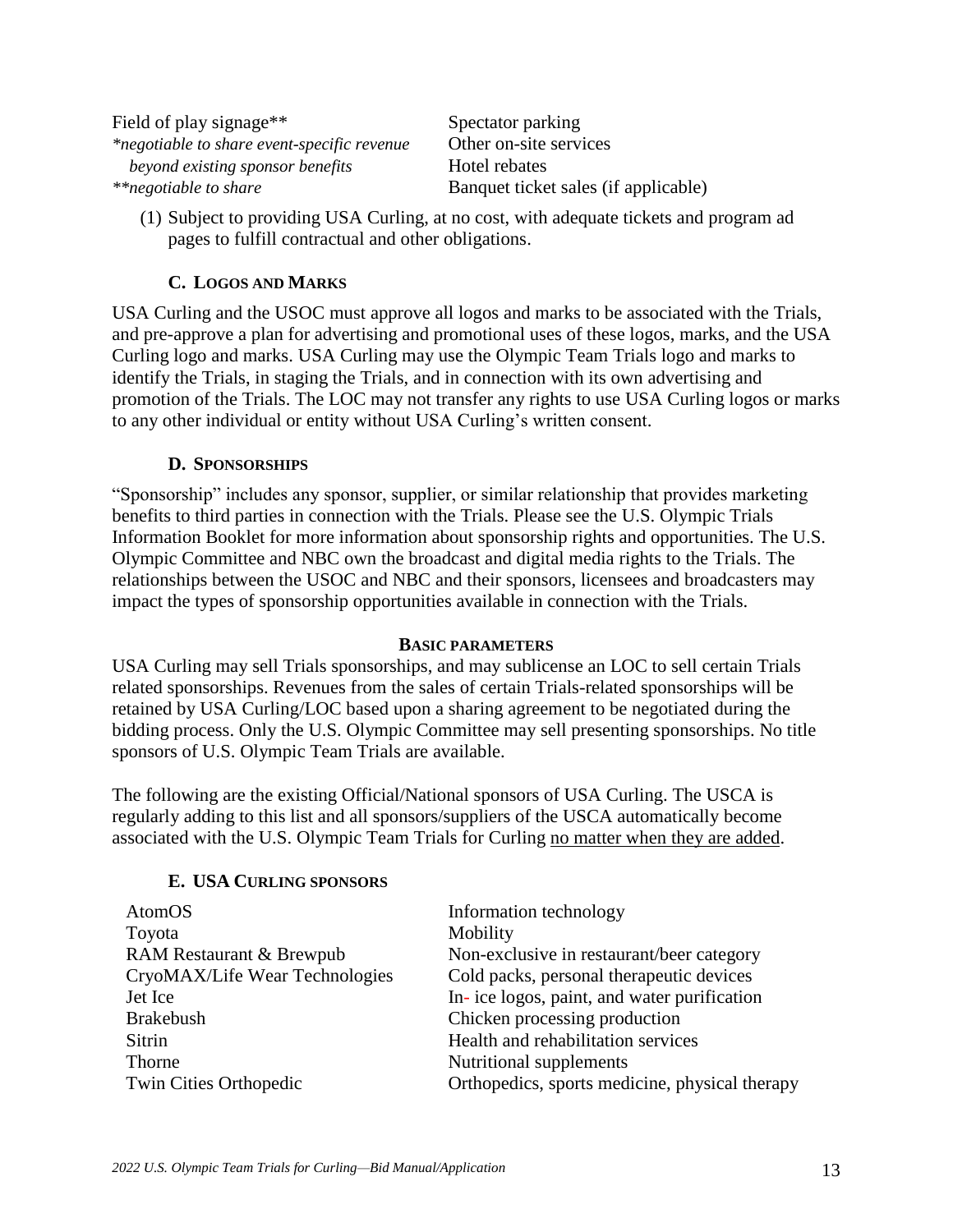Bidders must recognize these sponsors as protected categories and may not approach these sponsors for incremental event sponsorship without the express written approval of USA Curling. These categories are exclusive to the event and USA Curling. In addition, USA Curling reserves the right to name additional sponsors or suppliers in any number of categories. USA Curling will notify the Local Organizing Committee of any changes to this list.

#### **F. LOCAL ORGANIZING COMMITTEE OPERATIONS – SAMPLE BUDGET**

#### **REVENUES:**

Ticket sales Local sponsors/promotional partners Event publication and souvenir sales Contributions, grants, VIK and other support Hospitality suites Food and beverage concessions Spectator parking Advertisements (USA Curling/USOC approved) Event expo rental (USA Curling/USOC approved) Other on-site services (USA Curling/USOC approved)

#### **EXPENSES:**

Competition operations

Facilities rental and venue services Telecommunications Equipment rental Training and medical services Competition equipment/supplies – foam borders, ice paint Drug testing Athlete/officials fluids Athlete services Competition management Event signage and arena dressing (some may be provided by USA Curling/USOC) Volunteer uniforms (discussion item) Security/credentials Ground transportation (discussion item) Ceremonies **Ticketing** Media services Promotions and marketing Volunteer services Administration and office costs Travel and meetings Temporary services Supplies and stationary Technology **Other**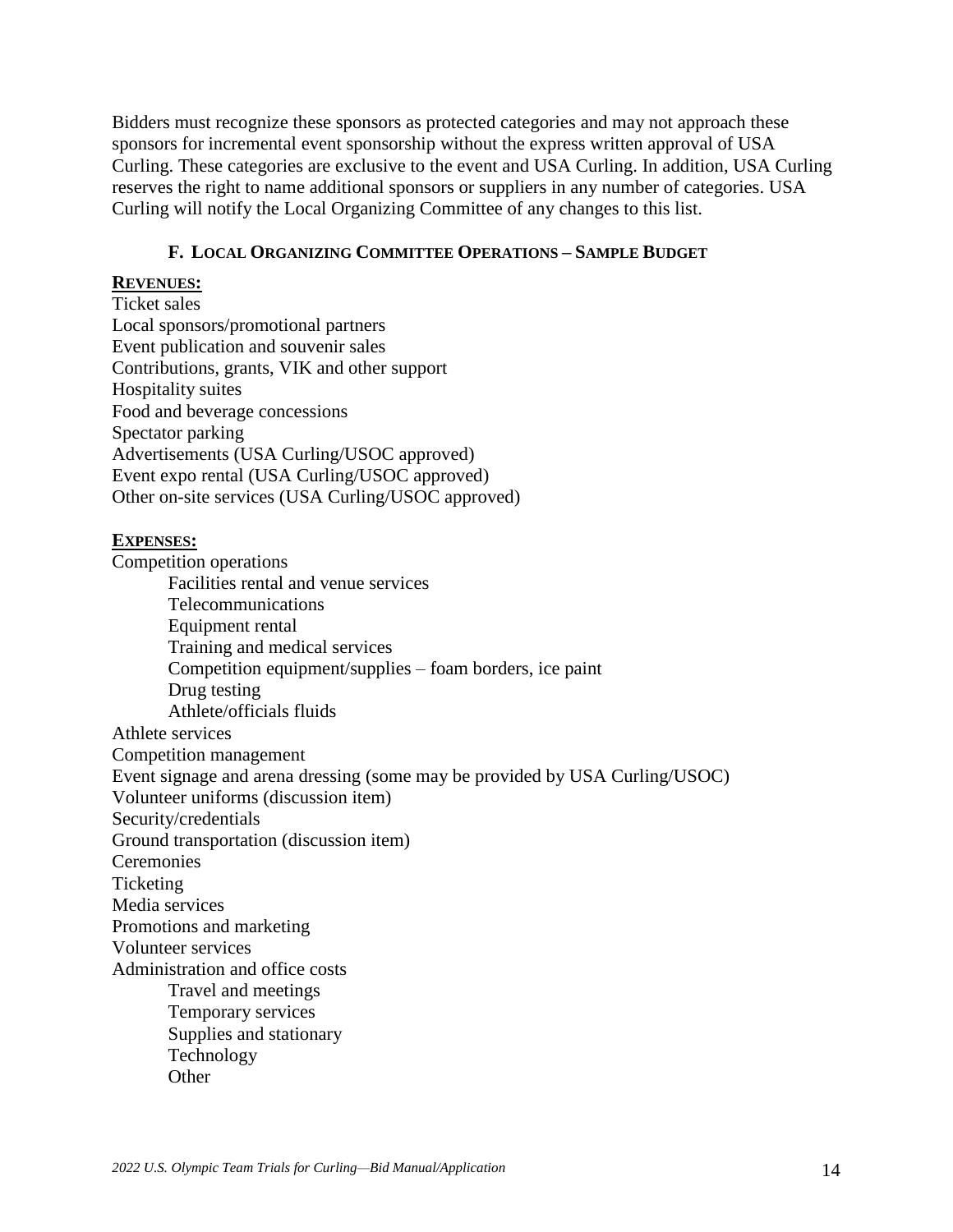## **G. SAMPLE BUDGET LINE ITEM DESCRIPTION**

#### **REVENUES**

**Ticket sales/gate receipts** – Income generated from ticket sales and receipts from the entry gate. **Local sponsors/promotional partners** – Marketing and promotional fees collected from USA Curling approved business entities. Please include VIK (value-in-kind) contributions as fees and include related expense in the proper category.

**Event publications and souvenir sales** – Sales of programs and event souvenirs.

**Contributions, grants and other support** – Income from contributions, grants or other sources, including in-kind contributions. Please attach a schedule of anticipated in-kind contributions.

**Hospitality suites** – Fees from renting out on-site hospitality areas to corporations and others.

**Food concessions** – Income from the sale of food and beverage in the arena or related venues. **Spectator parking** – Anticipated income from parking receipts.

**Advertising** – USA curing approved local sponsor/promotional partner advertising.

**Event expo rental** – Income from rental booths in exposition area(s).

**Other on-site services** – Additional services must be approved by USA Curling on a case-bycase basis.

## **EXPENSES**

**Facilities rental and venue services** – All competition facility rental costs, including arena rental and operational expenses, telecommunications and other utilities.

**Temporary facilities** – Temporary seating, fencing, power supply, etc.

**Equipment rental** – Equipment rented for the competition such as on-site copiers, fax, computers, telephones, cell phones/pagers, walkie-talkies, scoring and timing equipment, etc. **Training and medical** – Medical and training area. Staffing facilities and supplies for athletes, and a medical area for spectators, including ambulances.

**Competition equipment** – Field of play equipment purchases and rentals. (Some items, such as rocks, time clocks, scoreboards, officiating equipment, etc. may be provided by USA Curling) **Drug testing** – Drug testing facility as required by USA Curling and U.S. Anti-Doping Agency.

This includes providing tables, chairs, temporary barricades, fluids, snacks, chaperones, etc. **Technical officials** (**discussion item)** – Travel, room and board for the officials and icemakers. (USA Curling will pay travel and lodging for chief and chief assistant icemakers and officials.)

**Athlete services** – Hospitality for athletes, coaches and national team coaches.

**Competition management** – LOC event chairman, committee chairs, announcers, volunteer officials and icemakers, etc. (Expenses might include, at LOC's offering, meal vouchers and other contributions.)

**Event signage and arena dressing** – Arena and event banners and boards, directional and informational signage, and general décor such as pipe and drape, carpeting, awards stand, flowers, etc.

**Uniforms (discussion item)** – Uniforms for volunteers, staff and event management. Uniforms may be provided by a sponsor or supplier approved by USA Curling.

**Security** – Uniformed security such as police or private security.

**Ground transportation (discussion item)** – Shuttle transportation to and from the airport and to and from the main housing area and the venue.

**Ceremonies** – Presentation costs.

**Ticketing** – Production and distribution costs for tickets.

**Media services** – Media bench operation, including a minimum level of hospitality for working media and USA Curling media crew.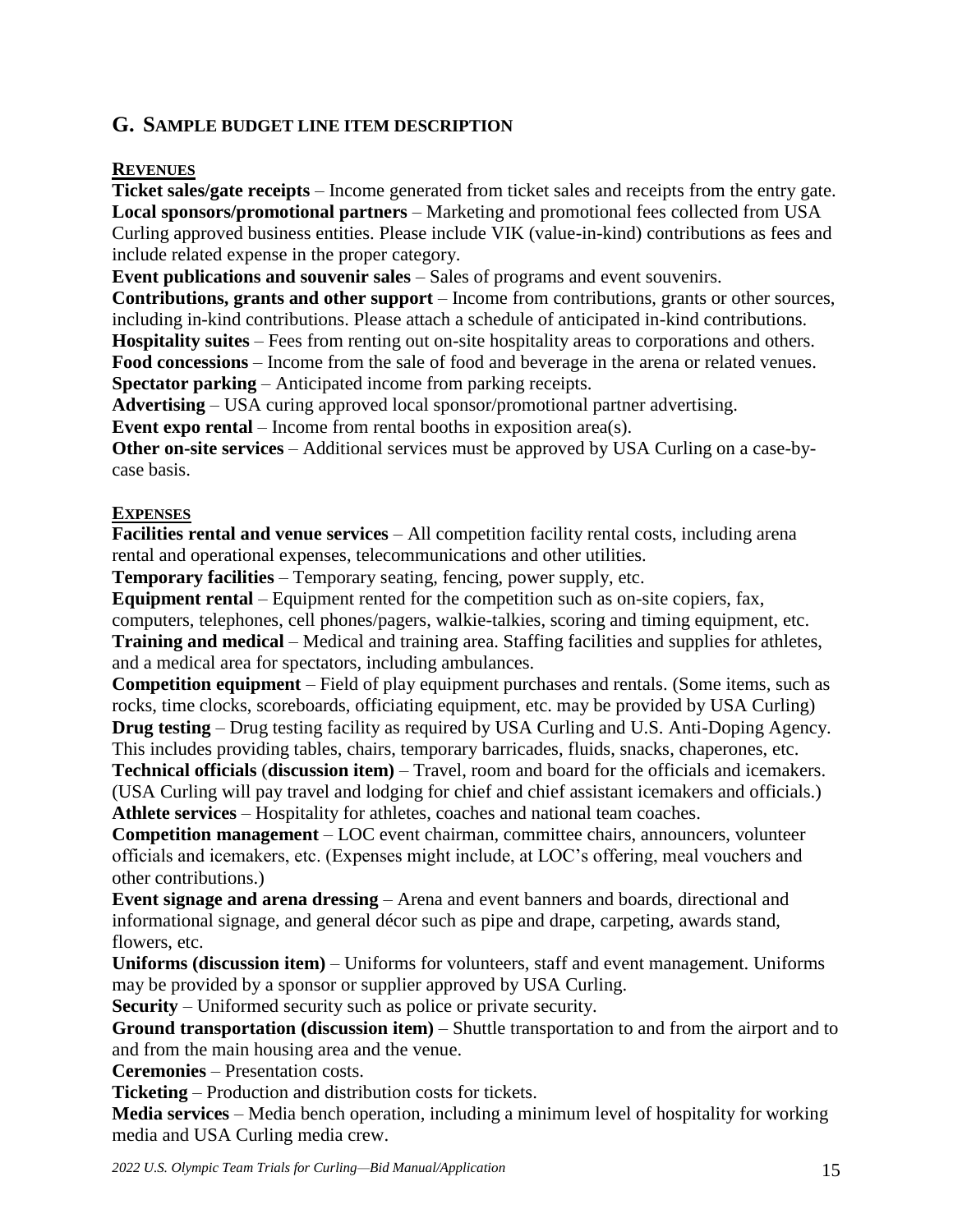**Promotions and marketing** – Press conferences, celebrity appearances, etc. to promote the championships (promotional plan must be approved by USA Curling); ticket flyers, posters, brochures, pins, etc. used to promote the event; electronic and print media advertising; and receptions. Also include gifts and souvenir items that may be provided to athletes, working officials, volunteers and VIPs.

**Volunteer services** – Recruit and training volunteer force including mailings, informational sessions and on-site support.

**Travel and meetings** – Travel and meetings necessary for the conduct of the event.

**Temporary services** – Costs of temporary employees for the championships only.

**Office operations** – Office supplies, stationary, postage, printing and other costs incurred specifically for the event.

**Local Organizing Committee** – Committee meetings.

**Hospitality** – Hospitality programs, including sponsor and VIP services, receptions and other programs.

**Telephone, faxes and computers** – Facility telephone lines and other services for the competition and other areas.

**Program production** – Souvenir program and daily results production and distribution.

#### **SECTION 10 – LOGISTICS**

#### **A. TRANSPORTATION**

A complete transportation plan must be submitted with your bid. The plan should include overall considerations such as location, air travel, and mass transportation options. In addition, eventspecific considerations should be presented in detail. The host organization should consider arranging for complimentary transportation for athletes, press and officials to and from the airport and housing facilities throughout the competition.

#### **B. SECURITY**

USA Curling, in consultation with the LOC, will produce the event credentials to control access to key venue areas, event transportation and hospitality. USA Curling reserves the right to place national sponsor/supplier advertising on championship credentials. The event credentialing access and distribution plan will be negotiated between USA Curling and the LOC.

The LOC will need to recruit, staff and implement necessary security for the venue and associated areas, and coordinate with local, state and federal government law enforcement agencies on event security issues with USA Curling (i.e., terrorist alerts, homeland security, severe weather, etc.).

#### **C. MEDICAL**

The LOC will need to plan for emergency medical services for spectators, competitors and officials, with defibrillator. The LOC will also need to plan for an adequate space at the venue for athlete trainer services.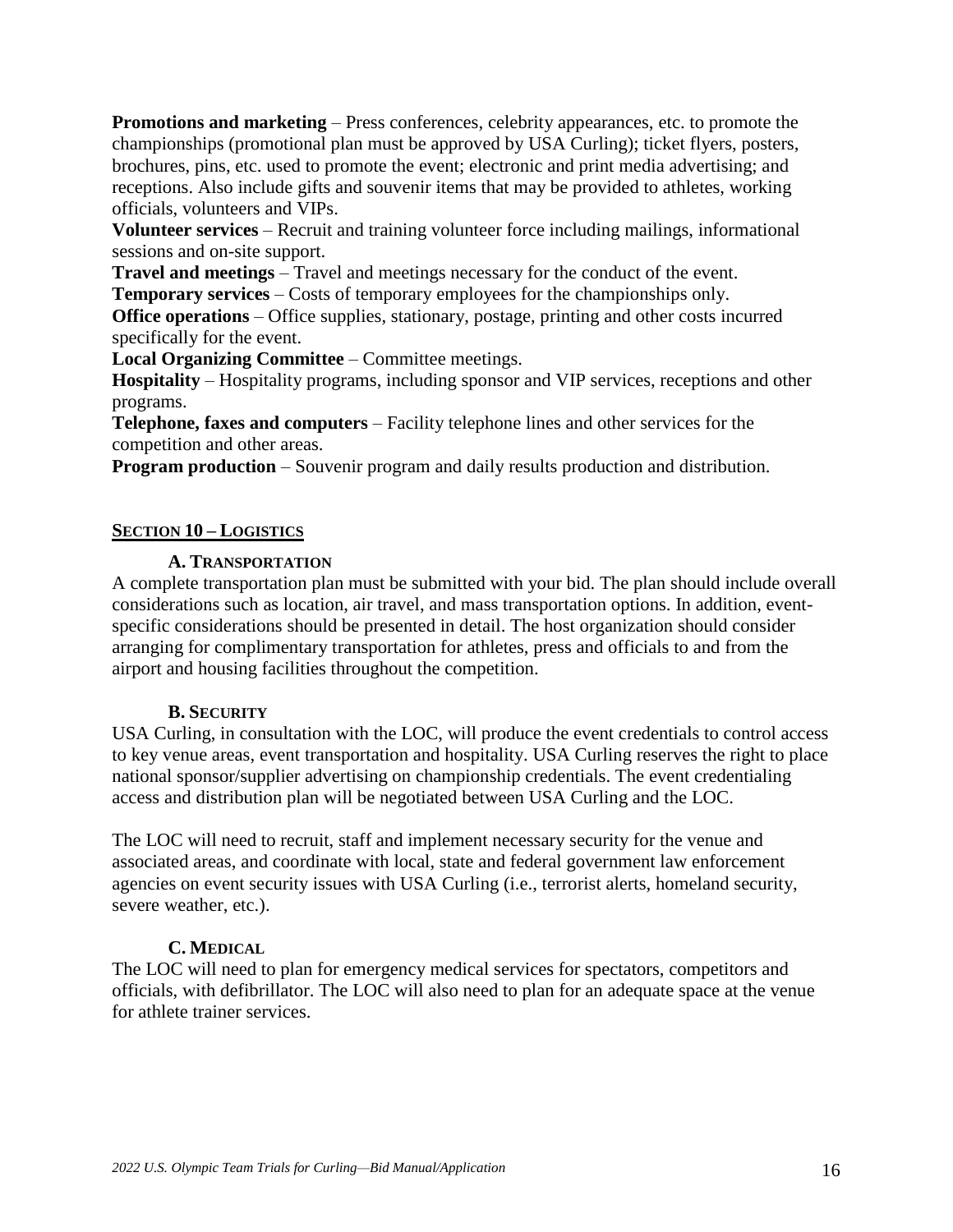

## **2022 U.S. Olympic Team Trials for Curling Bid Application Instructions**

## **A joint property of the U.S. Curling Association and U.S. Olympic Committee**

U.S. Curling Association, Inc. 5525 Clem's Way Stevens Point, WI 54482 Phone: 715-344-1199 Fax: 715-344-2279 www.usacurl.org

*Note: This is one event with concurrent Trials for the men and women.*

This Bid Application has been designed for your response in order for the U.S. Curling Association (d.b.a. USA Curling) to determine your capability to host and assist with the conduct of the U.S. Olympic Team Trials for Curling. If you have any questions, or are unsure of the requirements detailed in the manual, you may direct your inquiries to the USCA Operations Associate, who can be reached at the contact information above, and also at [tom.violette@usacurl.org.](mailto:tom.violette@usacurl.org)

## **- BID APPLICATION INSTRUCTIONS -**

Although the Bid Manual is broken down by sections, you are welcome to submit a single Bid Application in whatever electronic format you prefer. Attachments can be included in the document/deck or uploaded directly through the questionnaires. You are welcome to submit a hard copy of your Application, however be sure to include all of the required attachments.

## **The LOC**

• Please complete the LOC Questionnaire and upload or attach the required documents as specified within the questionnaire.

## **2022 U.S. [Olympic Team Trials for Curling -](https://usacurling.wufoo.com/forms/zcejp6g09jfx5n/) LOC Questionnaire**

 Please complete the Hotel Questionnaire for any proposed Headquarters hotels and upload or attach the required documents as specified within the questionnaire.

**2022 U.S. [Olympic Team Trials for Curling -](https://usacurling.wufoo.com/forms/z873v1m121tmts/) Hotel Questionnaire**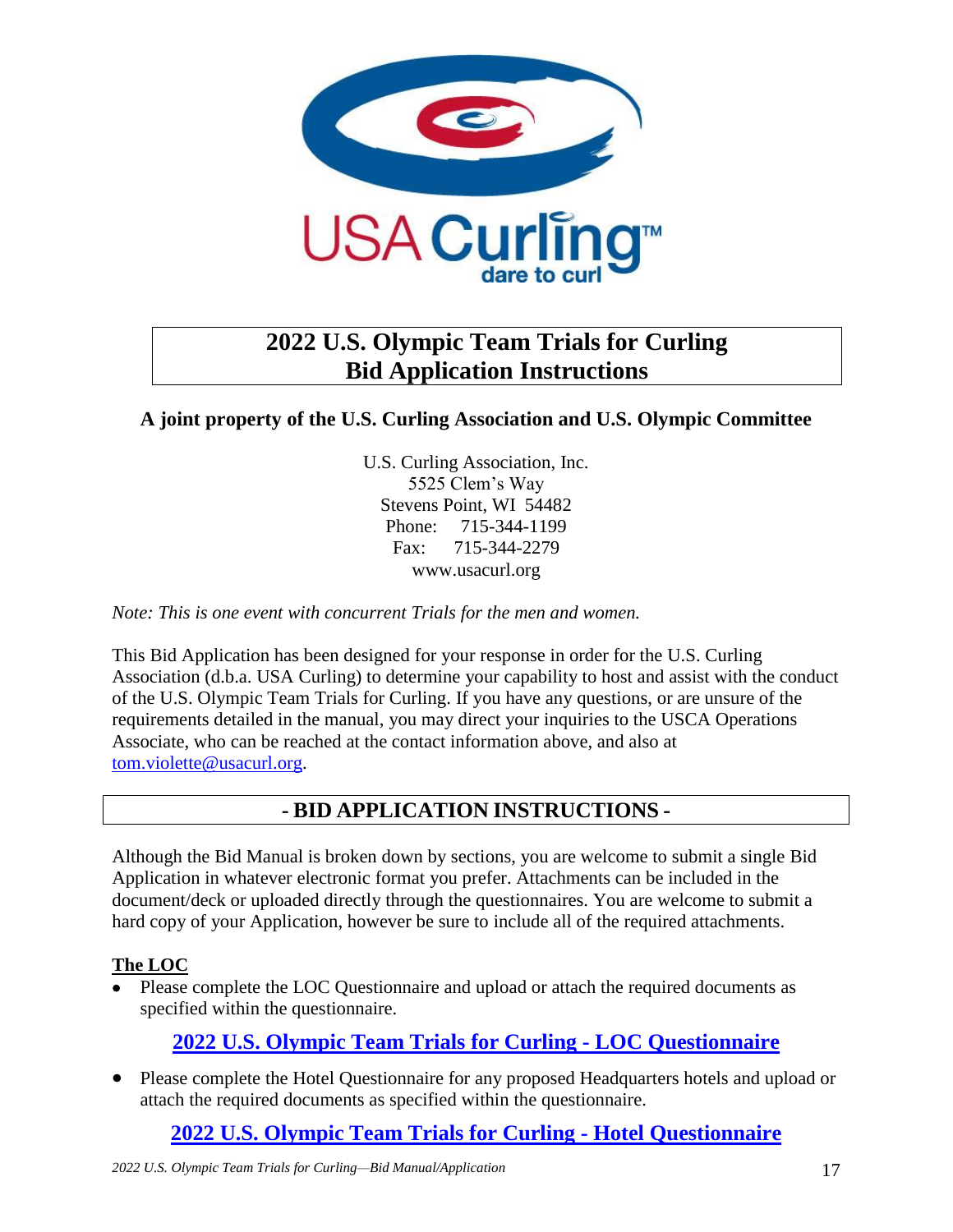## **LOC attachments and inclusions checklist:**

- Document that lists the legal name, address, telephone, web page address and the legal form of the sponsoring organization/bidding entity. List name and background information of key management personnel who will be responsible for the conduct of this event. Provide an organizational chart of the proposed event management team.
- $\triangleright$  Other organizations, if any, which will conduct or assist in the conduct of the event. Explain the relationships and responsibilities of any additional organizations. Include their event experiences and background information.
- Detailed listing of host organization's experience hosting major curling events or other athletic competitions or events. Specify event names, dates, nature of event, budget, number of competitors/participants and attendance figures.
- $\triangleright$  Information regarding the bidding organization's assets, existing funding sources, start-up budget and proposed funding sources for the event.
- Listing of established curling clubs, both arena-based and dedicated, within driving distance of the proposed venue, and their involvement, if any, with the bid.
- **Destination information:** 
	- o Pertinent details about the host city, population of the city and metropolitan area, local demographics, local colleges and universities, the surrounding area(s), etc. A listing of any amenities or special features available in your community.
	- o Detail of local media outlets, rating/audiences, and success of media coverage with past events hosted by your city. Include expected level of local media cooperation and support for the U.S. Olympic Team Trials for Curling.
	- o A listing of all known major local and regional USA Curling and/or U.S. Olympic Committee sponsors and suppliers with headquarters or offices in your region.
	- o A listing of all major companies, including any Fortune 500 companies located within your city or the surrounding area(s).
	- o A listing of major and professional sports teams and amateur sports development agencies in your community.
- $\triangleright$  Complete listing of all hotels in reasonable proximity to the venue that includes the following information:
	- o Name of property
	- o Distance to proposed venue
	- o Distance to nearest major airport
	- o Listing of number of rooms and room types
	- o List of amenities including whether there is complimentary airport shuttle, hot breakfast, Wi-Fi and parking
	- o Negotiated rates if applicable
- $\triangleright$  A complete transportation that includes overall considerations such as location, air travel and mass transportation options. Please include the following in your plan:
	- o A listing of transportation systems within your city/community available for public use and providing access to the venue and hotels.
	- $\circ$  A listing of all airlines servicing the airport(s) in and out of your city along with the number of national flights arriving daily.
	- o A listing of car-rental services, taxis, buses, etc.
	- o A detailed plan for airport greetings and shuttle bus services.
- Any endorsements or letters of cooperation from the community, state/local governments, tourism bureaus, universities, etc. (Optional)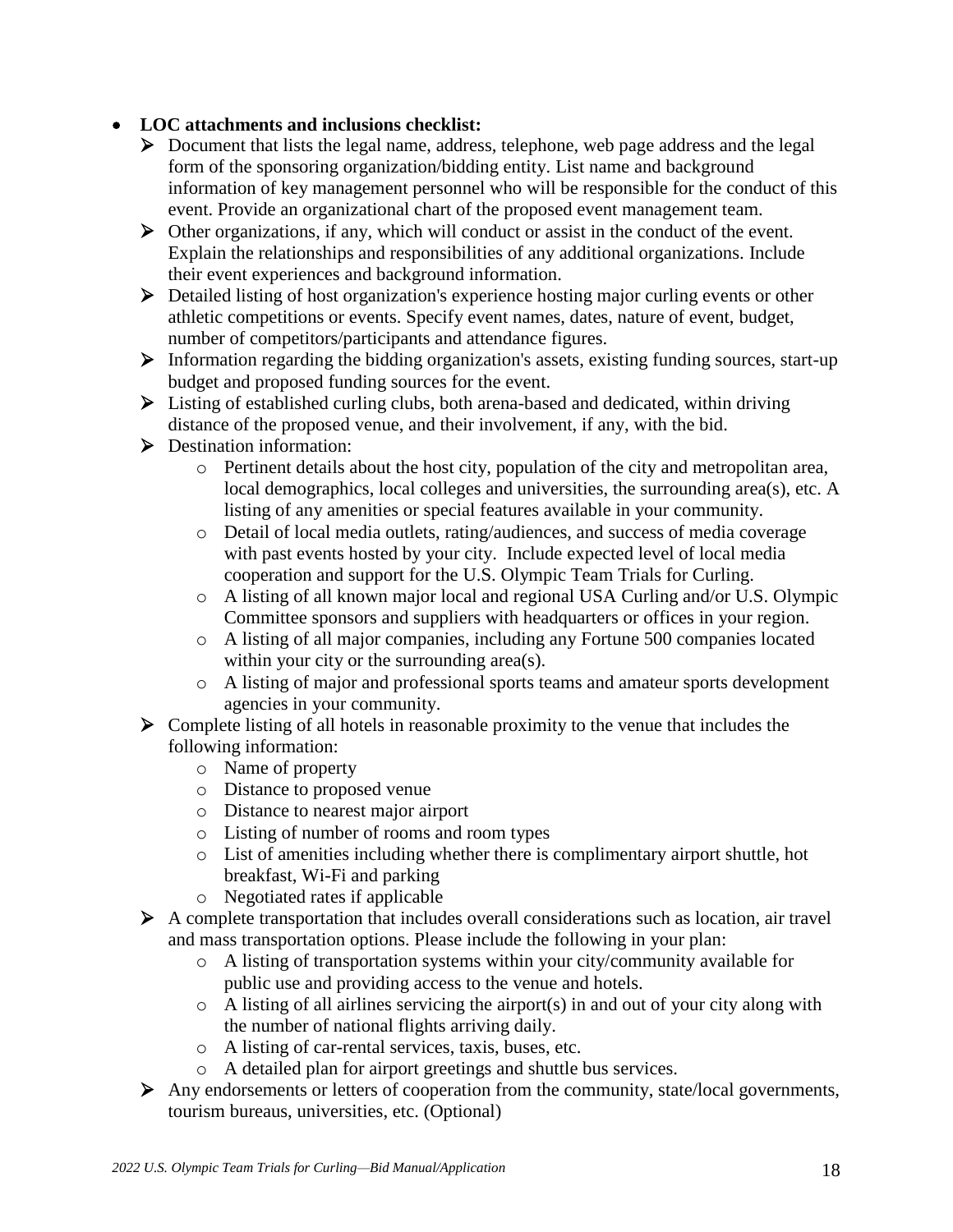## **The Venue**

**The LOC/Venue must ensure the exclusive use of the facility from 12:01 a.m. Monday, Feb. 8, 2021 through the end of competition on Saturday, February 20, 2021** (or a similar time period if the dates are adjusted for any reason upon mutual agreement). This time period will allow for proper preparation of the ice surface and other event amenities.

• Please complete the Venue Questionnaire and upload or attach the required documents as specified within the questionnaire.

## **2022 U.S. [Olympic Team Trials](https://usacurling.wufoo.com/forms/zspcr6d0uznm4b/) for Curling - Venue Questionnaire**

- **Venue attachments and inclusions checklist:**
	- $\triangleright$  Sample Contractual Agreement
	- $\triangleright$  Schedule of fees and charges applicable to the USCA
	- Detailed venue layouts/drawings of all levels of the venue proposed for use showing:
		- o Dimensions of the proposed competition area
		- o Columnar layout (if applicable)
		- o Electrical and water locations
		- o Location/size of loading docks
		- o Pedestrian and vehicular access and egress
		- o Meeting and administrative rooms and required storage areas
		- o Location of concession areas
		- o Location of locker rooms and public restroom areas
		- o Proposed location of sales/exposition area
		- o Proposed location of media workroom
		- o Proposed areas for athlete medical/training/massage services
		- o Other areas you deem appropriate
	- $\triangleright$  If applicable, agreements/requirements with Union labor force
	- $\triangleright$  If applicable, agreement with venue concessionaire(s)
	- $\triangleright$  Medical plan that includes (but not limited to) the following:
		- o Emergency medical services for spectators, competitors and officials
		- o Availability of defibrillator and necessary medical supplies and equipment
		- o Names and locations of hospitals in proximity to the venue
		- o Procurement and staffing of medical professionals to be available at the event

## **Your Bid must include the signed Acknowledgement on the following page.**